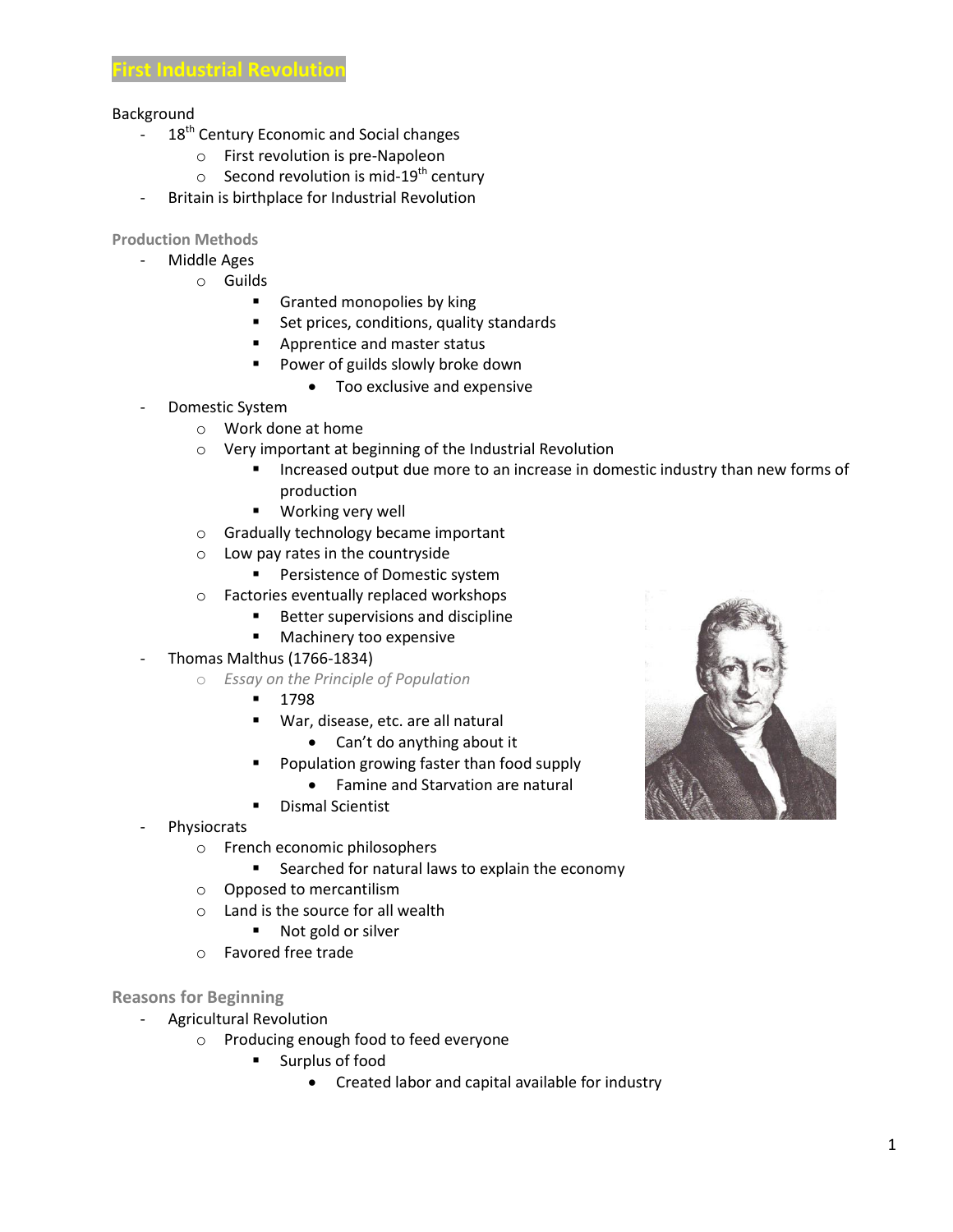- o New farming methods
	- **Nechanical drill**
	- **Breeding programs**
	- **•** Crop rotation
		- Instead of leaving fallow
	- **Fertilizers**
- o **Enclosure Movement**
	- **Commons** 
		- Village land available to everyone
	- **Poorest farmers could not survive** 
		- Small farmers forced off land
		- Went to cities to search for jobs
			- o Mobile labor source
			- o Willing to move anywhere to find a job
	- **E** Land ownership led to incentives to improve production
- o Land Reclamation
	- Gained more usable land
- o Shifts
	- **Warmer and drier climate in 18<sup>th</sup> century**
	- **New crops** 
		- Potatoes, tomatoes, turnips, sugar beets
		- From the New World
	- **Animal husbandry improvements** 
		- Sheep raising
	- Societies and help groups to discuss agriculture and model farms
		- Sharing ideas
- o By 1750 England exported 15% of its agricultural output
- Labor Supply (**Demographic Revolution**)
	- o Workers forced off land
	- o Population growth
		- **Because of improved food production**
	- o Improved health and life expectancy
		- **vaccination**
		- **Fewer epidemics**
		- $I$  Improved sanitation
		- **Fewer and less devastating wars**
		- **•** Cotton clothing
		- **Earlier marriages and more kids**
		- **Improved diets**
- **Invention** 
	- o Continuation of the Scientific Revolution
		- **Solve problems through reason**
	- o One invention begets another
		- **Compounding effect**
	- o Most were in farming or in textiles
	- o At first not very important
		- No brilliant discoveries
			- New applications of existing technologies
		- **F** Small workshops replace domestic system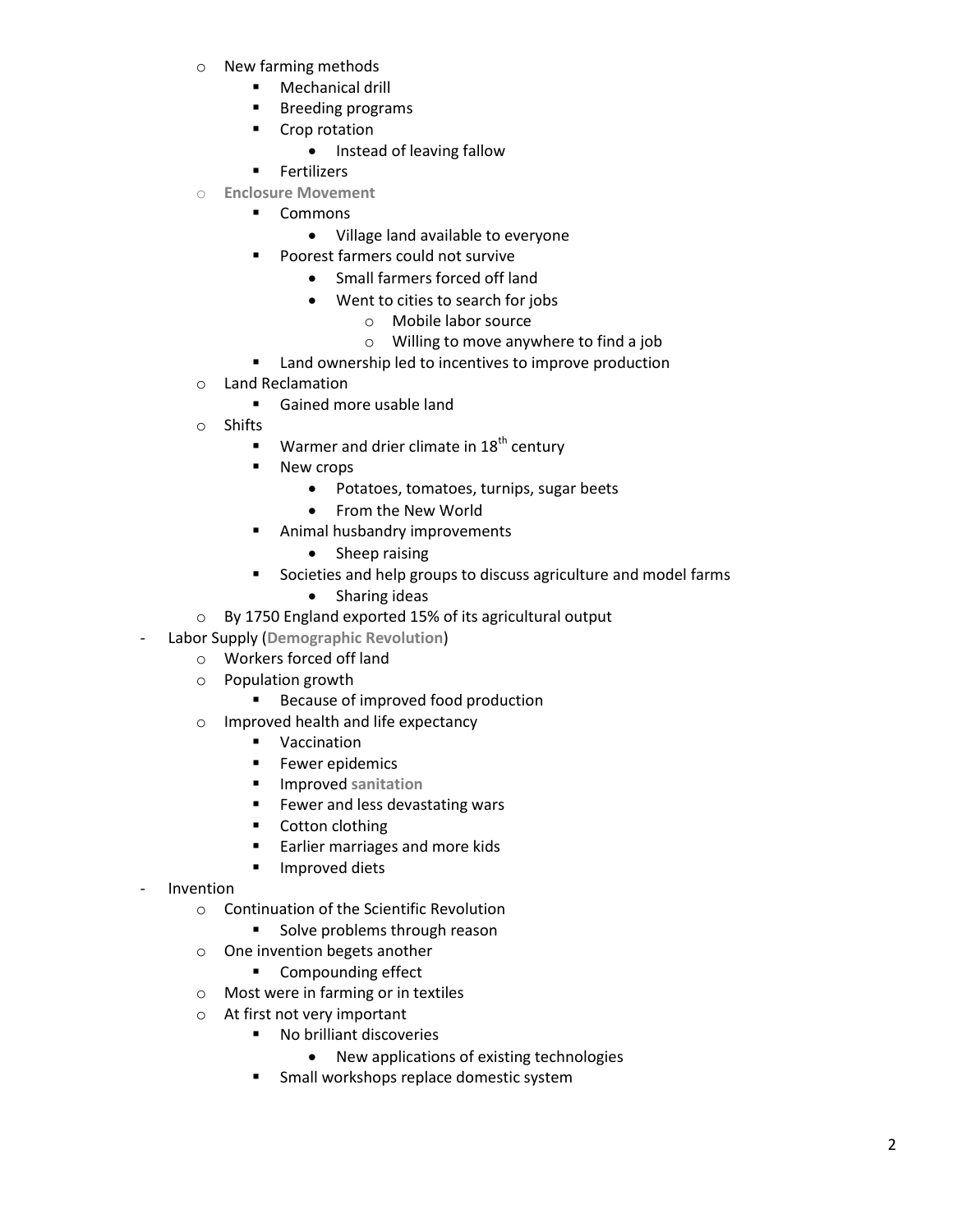- o Inventors
	- **James Watt**
		- Steam Engine
	- Abraham Darby
		- Smelting process
		- Henry Cort
			- Puddling process
	- **James Hargreaves**
		- **•** Spinning Jenny
	- Richard Arkwright
		- Water Fame
- **Markets** 
	- o Place to sell goods
	- o Need for increased demand
		- **Larger populations**
		- Growing middle class
		- **-** Colonies
- **Entrepreneurs**
	- o People who organize and manage business
	- o Wealthy
		- **From trade and colonies**
	- o Built factories
	- o Capitalists
		- **Interested in profit**
		- **Willing to take risks**
- **Transportation** 
	- o Biggest merchant force in the world
		- Made easier to reach market and get materials
	- o Infrastructure
		- Canals
		- **First major railroad** 
			- 1830 Liverpool to Manchester
	- **-** Canals and Macadam roads Natural Resources
- - o Easy access to natural resources
	- o Main components needed
		- **Coal**
		- **I** Iron
	- o Raw materials in colonies
- Investment Capital
	- o Money to invest
	- o Wealthy landowners and merchants
	- o Low interest rates
	- o Banking systems
		- Bank of London
			- Bills of Exchange
			- Extended credit
	- o Colonies
		- **•** Cheap resources
	- o Large middle class
		- **Entrepreneurs**